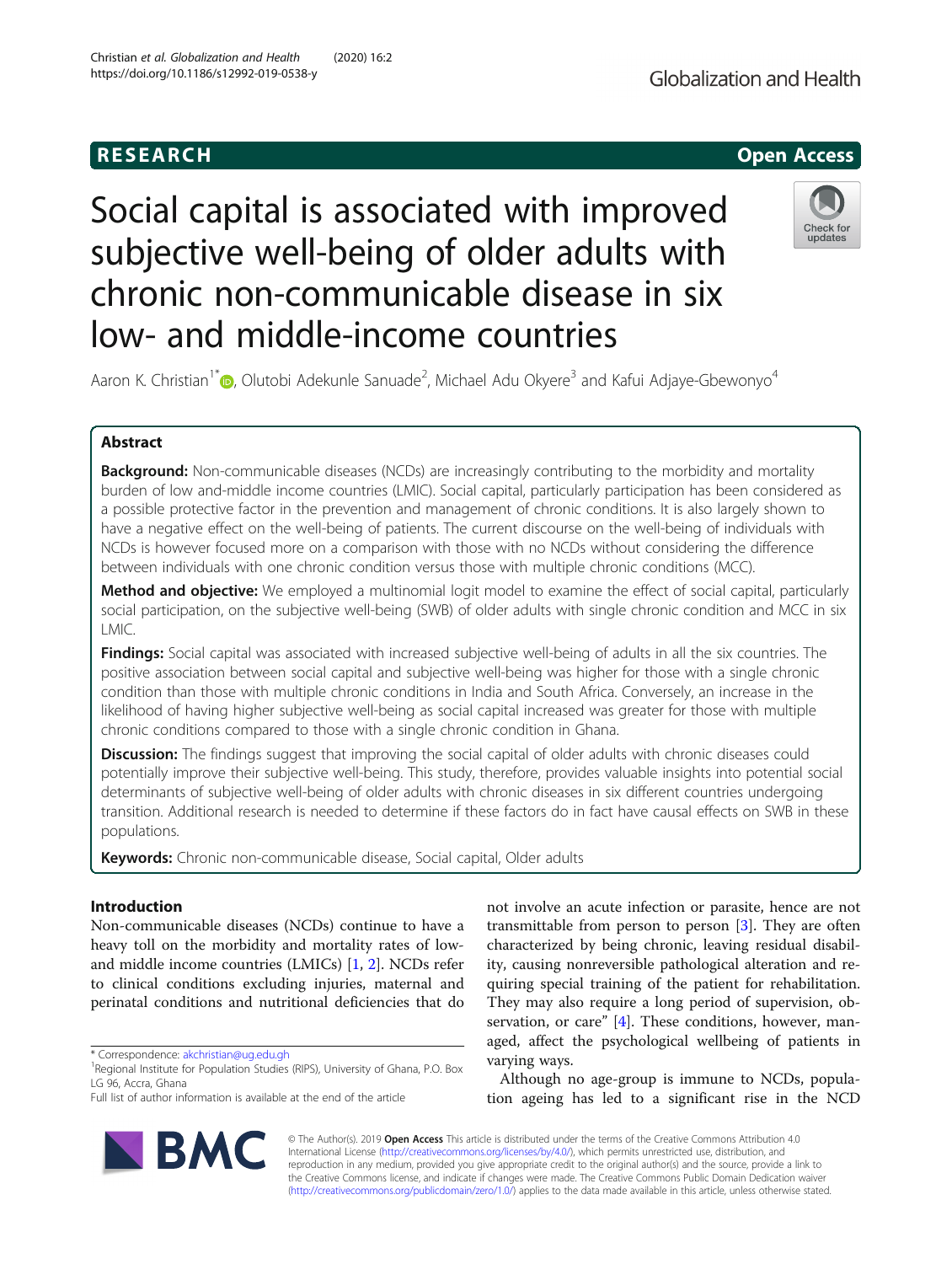<span id="page-1-0"></span>burden compared to other human pathologies [[5\]](#page-9-0). The subjective wellbeing and quality of life of individuals may be intricately linked to their health conditions, more so among older adults, as the incidence of NCDs increases in his group [[6\]](#page-9-0). Age is an important risk factor for several NCDs [\[7](#page-9-0)]. The growing recognition of wellbeing in the health policy scholarship has fueled research to examine the relationship between subjective wellbeing or quality of life and health outcomes such as NCDs [\[8](#page-9-0)]. However, findings from these studies have been inconsistent. For example, whereas greater wellbeing was positively associated with lower incidence of cancer, Type 2 diabetes and cardiovascular disease [[9](#page-9-0)– [11\]](#page-9-0), some other studies found no such relationship [[12](#page-9-0), [13\]](#page-9-0). Thus, there is a need for more studies on this issue, as well as examining possible moderating factors of the association between well-being and NCDs, such as social capital.

Social capital can be described as 'the ability of actors (individuals or groups) to secure benefits by virtue of membership in social networks and other social structures' [[14\]](#page-10-0). In their seminal work on 'Social integration, social networks, social support, and health', Berkman and Glass stipulated that social capital may influence health by serving as a 'buffering factor' for stress, influencing particular lifestyle behaviors such as smoking and drinking and provide opportunities to learn new skills and information about disease state [\[15\]](#page-10-0). A systematic review of the relationship between social capital and NCDs found a positive association between social capital and the prevention of NCDs [\[16](#page-10-0)].

Succinctly, the relationship between social capital and the well-being of individuals with NCDs is illustrated and hypothesized in Fig. 1. That sociodemographic and economic status (SES) or variables such as income, employment status, age, education are shown to influence on the well-being of individuals is not contested  $[17–19]$  $[17–19]$  $[17–19]$  $[17–19]$ . SES may influence the wellbeing of individuals with NCDs directly or via alternate pathways shown below -through access to health information [[20\]](#page-10-0) or through social capital [[21](#page-10-0)]. Social

capital in-turn has been shown to directly influence NCD prevention and general well-being and quality of life [[22,](#page-10-0) [23\]](#page-10-0).

Sparsely reported in the literature, however, is how social capital influences the subjective well-being particularly of older adults with NCDs and whether it moderates (illustrated with broken lines in Fig. 1) the well-being of older adults already with chronic conditions. The current discourse on the well-being of individuals with NCDs is focused more on a comparison with those with no NCDs without considering the difference between individuals with one chronic condition versus those with more than one chronic disease condition. In 2017, the World Economic Forum event together with the United Nations General Assembly stated that, despite the prevalence of Multiple Chronic Conditions (MCCs), there is a scarcity of information on their impact and cost on patients [[24](#page-10-0)]. Arguably MCCs accrue a noticeably higher personal burden on patients with almost a doubling of healthcare cost with any additional chronic condition [\[25](#page-10-0)]; thus, they may have a higher toll on the subjective well-being of patients compared to their counterparts with no or single chronic disease.

The objective of this paper is to examine the effect of social capital, particularly social participation, on the subjective well-being of older adults with single NCD and MCC in six LMICs that exhibit some variation in their social interaction. Examination of differences in the predictors of well-being among older adults with NCDs may be useful for understanding the unique needs of older adults in LMICs to promote more effective interventions. In addition, this study has the advantage of using standardized questions on social capital and subjective well-being across representative samples in a range of LMICs. We hope our evidence will help to clarify the relationship between social capital and well-being among individuals with chronic conditions in different countries. To the best of our knowledge, no empirical analysis has examined this question systematically by employing a sample of the world's population.

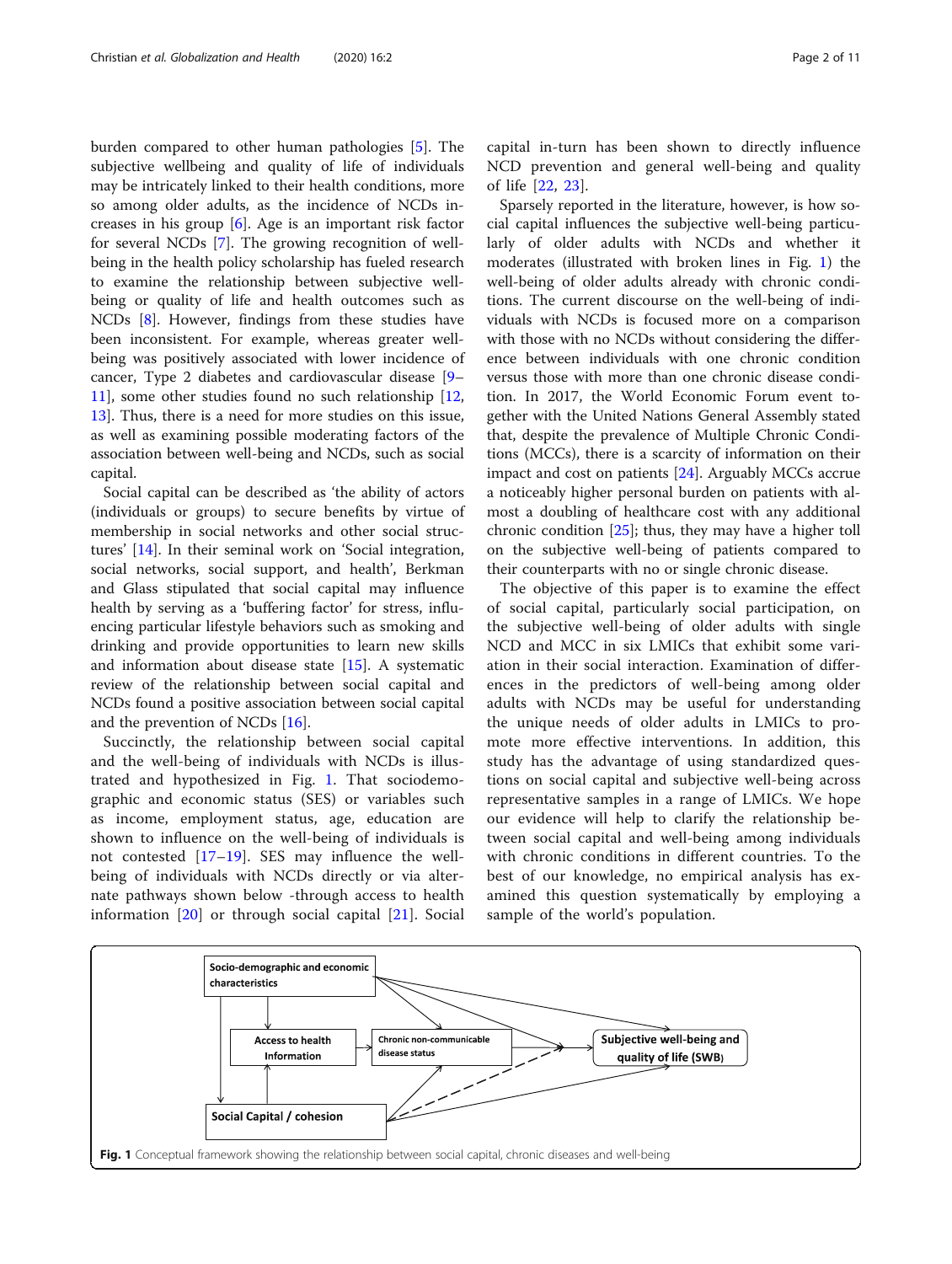## <span id="page-2-0"></span>Methods

## Study population and sampling

The data used for this study are from the 2007-to 2010 World Health Organization (WHO) Survey on Global Ageing and Adult health (SAGE). This study collected information from a nationally representative sample in six LMICs-Ghana, China, India, Russia and South Africa- representing different global geographical blocks. Sampled individuals were adults aged 50 years and older and a smaller comparison group of adults between the ages of 18-to 49 years. WHO SAGE used a stratified, multistage cluster sampling design which was based on country-specific censuses. Stratification was mainly based on regions/province and location (urban/rural). Each stratum was then sub-divided into enumeration areas to guide and facilitate coverage. A probability proportional to size (PPS) method was employed to identify the primary sampling units, whilst households were picked randomly within sampling units. Data were collected from 2008 to 2009, 2008 to 2010, 2007 to 2008, 2009 to 2010, 2007 to 2010 and 2007 to 2008 and sample sizes were 5110, 14,813, 11,230, 2756, 4355 and 4223 for Ghana, China, India, Mexico, Russian and South Africa, respectively. Face-to-face interviews were conducted using a structured household roster and an individual questionnaire. Detailed data collection methods have been described by Kowal et al., 2012 and on the SAGE website ([www.who.int/healthinfo/system/](http://www.who.int/healthinfo/system/sage) [sage\)](http://www.who.int/healthinfo/system/sage).

## Ethical approval and consent

Ethical clearance and permission for the SAGE study were sought and approved by the Ethics Review

Committee, World Health Organization, Geneva, Switzerland and ethics committees and/or institutional review boards in universities and health institutions in participating countries. The SAGE study was approved the Ethics Review Committee, World Health Organization; Ethical Committee and by the following bodies: Human Sciences Research Council, Pretoria, South Africa; and Ethics Committee, National Institute of Public Health (INSP), Cuernavaca, Mexico; Ghana Medical School, Accra, Ghana; Ethics Committee, OPM (School of Preventive and Social Medicine), Russian Academy of Medical Sciences, Moscow, Russia; Ethics Committee, Shanghai Municipal Centre for Disease Control and Prevention, Shanghai, China; Institutional Review Board, International Institute of Population Sciences, Mumbai, India; Research Ethics Committee. Written informed consent was obtained from all participating individuals. The data integrity and respondent records were kept confidential at all times by the SAGE country teams.

# Measures

Table 1 provides a description of the measures (subjective well-being and quality of life, chronic disease status, social capital) and the selected socidemographic and lifestlye characteristics of the respondents that were used in the empirical model.

# Outcome variable

Subjective well-being (SWB) A summation of scores from the eight questions shown in Table 1 indicates worst possible score (being very dissatisfied with all

Table 1 Measures used in the analysis of the effects of social capital on the wellbeing of older adults with NCDs

| Outcome variable                                                                                                                                                                                                                                                                                                                                                                                                                                        | Health Status                                                                                                                                                                                                                  | Moderating variable                                                                                                                                                                                                                                                                                                                                                                                                                                                                                                                                                                                                                                                                                                                                                                                                                                                                                                                                                                                      | Covariates                                                                                                                                                                                                                                                                                                                                                                                                                                                                                                                     |
|---------------------------------------------------------------------------------------------------------------------------------------------------------------------------------------------------------------------------------------------------------------------------------------------------------------------------------------------------------------------------------------------------------------------------------------------------------|--------------------------------------------------------------------------------------------------------------------------------------------------------------------------------------------------------------------------------|----------------------------------------------------------------------------------------------------------------------------------------------------------------------------------------------------------------------------------------------------------------------------------------------------------------------------------------------------------------------------------------------------------------------------------------------------------------------------------------------------------------------------------------------------------------------------------------------------------------------------------------------------------------------------------------------------------------------------------------------------------------------------------------------------------------------------------------------------------------------------------------------------------------------------------------------------------------------------------------------------------|--------------------------------------------------------------------------------------------------------------------------------------------------------------------------------------------------------------------------------------------------------------------------------------------------------------------------------------------------------------------------------------------------------------------------------------------------------------------------------------------------------------------------------|
| Subjective well-being                                                                                                                                                                                                                                                                                                                                                                                                                                   | Chronic disease                                                                                                                                                                                                                | Social capital                                                                                                                                                                                                                                                                                                                                                                                                                                                                                                                                                                                                                                                                                                                                                                                                                                                                                                                                                                                           | Sociodemographic and<br>lifestyle                                                                                                                                                                                                                                                                                                                                                                                                                                                                                              |
| Respondents were asked to rate their well-<br>being<br>(on a 5 -point scale; from very satisfied (1)<br>to very dissatisfied (5)) with respect to how<br>satisfied they were with:<br>1. Their daily energy<br>2. Their money to meet needs<br>3. Their health<br>4. Themselves<br>5. Their ability to perform daily living<br>activities<br>6. Their personal relationships<br>7. The conditions of their living place and<br>8. Their life as a whole | Respondents who had been<br>diagnosed with any one or more<br>of the following diseases:<br>1. Arthritis<br>2. Hypertension<br>3. Stroke<br>4. Angina<br>5. Diabetes<br>6. Chronic lung disease,<br>7. Asthma<br>8. Depression | Respondents' engagement in social activities in the<br>past 12 months.<br>1. Attended any public meeting in which there was a<br>discussion of local or school affairs<br>2. Met personally with someone you consider to be a<br>community leader<br>3. Attended any group, club, society, union or<br>organizational meeting<br>4. Worked with other people in your neighbourhood<br>to fix or improve something<br>5. Had friends over to your home?<br>6. Been in the home of someone who lives in a<br>different neighbourhood than you do or had them in<br>your home<br>7. Socialized with co-workers outside of work<br>8. Attended religious services (not including weddings<br>and funerals)<br>9. Gotten out of the house/your dwelling to attend<br>social meetings, activities, programs or events or to<br>visit friends or relatives<br>The response categories were never (1), once or twice<br>per year (2), once or twice per month (3), once or<br>twice per week (4), and Daily (5). | Respondent characteristics<br>A. Sociodemographic<br>1. Gender (Male/Female)<br>2. Age in years<br>3. Formal education (no<br>formal/primary/ secondary/<br>tertiary education)<br>4. Married /not married<br>5. Employment status<br>(currently working/not<br>currently working)<br>6. Income levels<br>B. Lifestyle characteristics<br>7. Ever/ Never/Present<br>alcohol consumption<br>8. Ever/ Never/Present<br>smoked tobacco<br>9. Daily servings of fruit and<br>vegetable<br>10. Physical exercise<br>11. Rural Urban |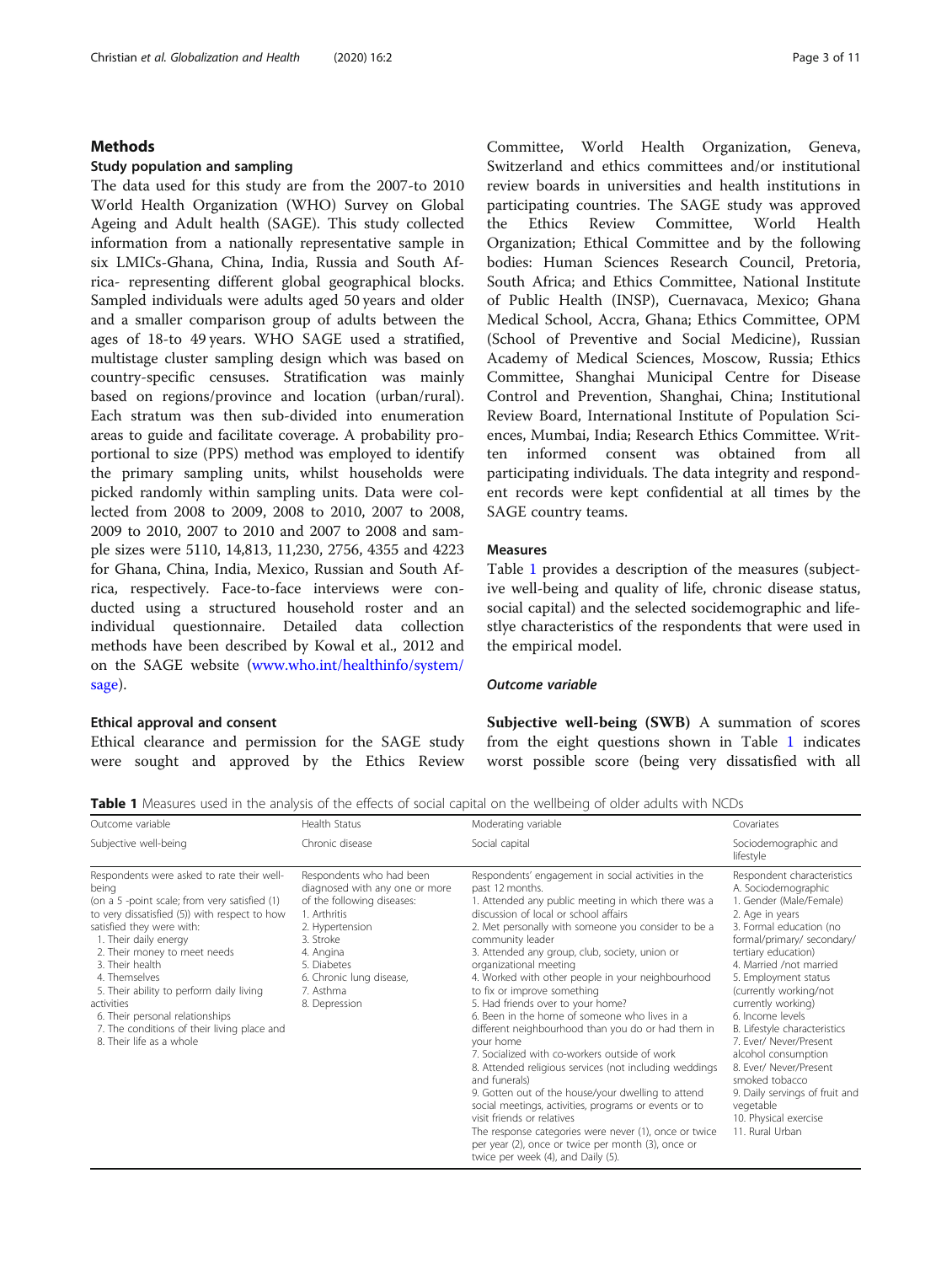aspects of one's well-being) is 8 whilst the best possible score (being very satisfied with all aspect of one's wellbeing) is 40. Respondents' well-being and quality of life scores were divided into tertiles in order to categorize them as 'Low', 'Moderate' and 'High'.

#### Main independent variable

Chronic disease status Chronic disease status was based on respondent responses to questions concerning their health problems or health care needs that they may have experienced, and the treatment or medical care received. Chronic diseases classified were arthritis, hypertension, stroke, angina, diabetes, chronic lung disease, asthma and depression.

Respondents were categorised as having no chronic disease  $(0)$ , one chronic disease  $[1]$  $[1]$  and multiple/more than one chronic disease [[2\]](#page-9-0). After determining the prevalence of respondents with NCDs and those without, the sample for the proceeding analyses used only individuals with NCDs i.e. those with a single NCD and those with MCC.

#### Main moderating variable

Social capital Our measure of social capital focusses specifically on social participation. A summation of scores from the nine questions shown in Table [1](#page-2-0) indicates worst possible score (having no social capital with respect to engagement in social activities) is 0 whilst the best possible score (being very social active in all 9 social activities) is 36. This variable was entered as a continuous variable in the models.

Other covariates: Based on literature and other hypothesised predictors of subjective well-being and /or chronic diseases, the following covariates were controlled for: level of education [\[26](#page-10-0)]; current employment status [\[18\]](#page-10-0); income levels [[17](#page-10-0)]; marital status [\[27](#page-10-0)]; age [[28\]](#page-10-0); fruit and vegetable consumption [[29\]](#page-10-0); rural/urban resident location [[30\]](#page-10-0); alcohol consumption and tobacco consumption [[31](#page-10-0)].

#### Estimation technique

A multinomial logit model was used to examine the effect of social cohesion on SWB. This technique allows for the determination of choice probabilities for multiple categories [[32\]](#page-10-0). Unlike ordinal logistic regression, multinomial logistic regression allows for comparisons between multiple outcome categories without requiring the proportional odds assumption of an equivalent strength of association between each consecutive category. The multinomial logistic regression model is defined as follows:

$$
P(y = j/x) = \frac{e^{x'_{i}\beta_{j}}}{\sum_{l=1}^{m} e^{x'_{i}\beta_{j}}} j = 1, ..., J
$$
 (1)

Where  $y$  denote a random variable taking on the values  $(1, 2, ..., l)$  for a positive integer *J*, and let *x* denote a set of conditioning variables. In this case  $y$  and  $x$  denote the individual's SWB status and their level of social cohesion, respectively. The question is how, ceteris paribus, changes in the elements of  $x$  affect the response probabilities  $P(y = j/x)$ ,  $j = 1, ..., J$ . Since the probabilities must sum up to unity,  $P(y = j/x)$  is determined once we know the probabilities for  $j = 2, ..., J$ .

For the parameter estimates of the model in equation [[1\]](#page-9-0) to be unbiased and consistent, it requires the assumption of independent of irrelevant alternatives (IIA) to hold. More specifically, the IIA assumption requires that the probability of belonging to an SWB category must be independent of the probability of choosing another subjective wellbeing category (that is  $P_i/P_k$  is independent of the remaining probabilities). The premise of the IIA assumption is the independent and homoscedastic disturbance terms of the basic model in equation [\[1](#page-9-0)]. A relative risk ratio (RRR) > 1 indicates that the risk of the outcome falling in the comparison group relative to the risk of the outcome falling in the referent group increases as the variable increases and vice versa. In other words, the comparison outcome is more likely or otherwise.

#### Result

# Chronic non-communicable disease status by country of residence

Figures [1](#page-1-0) and [2](#page-4-0) shows that generally, more than onefifth of individuals in all the six countries had single or multiple NCDs. Ghana had the lowest proportion of individuals with single or multiple NCDs (22.3 and 8.2%, respectively) and Russia had the highest proportion of individuals with single or multiple NCDs (24.4 and 50.0%, respectively).

# Background characteristics of respondents by chronic disease status

The background characteristics of respondents in all six countries by their NCD status are shown in Table [2](#page-5-0). For Ghana, Russia, South Africa and Mexico, more than half of individuals with MCC compared to those with a single NCD were significantly more likely to be females than males. Except for India, the proportion of individuals living with MCC varied by marital status.

Significantly more individuals with MCC in Ghana, China, Russia and Mexico were married than unmarried. This was, however, the reverse in South Africa. Excluding Ghana, the proportion of individuals with MCC significantly decreases with increasing education. The mean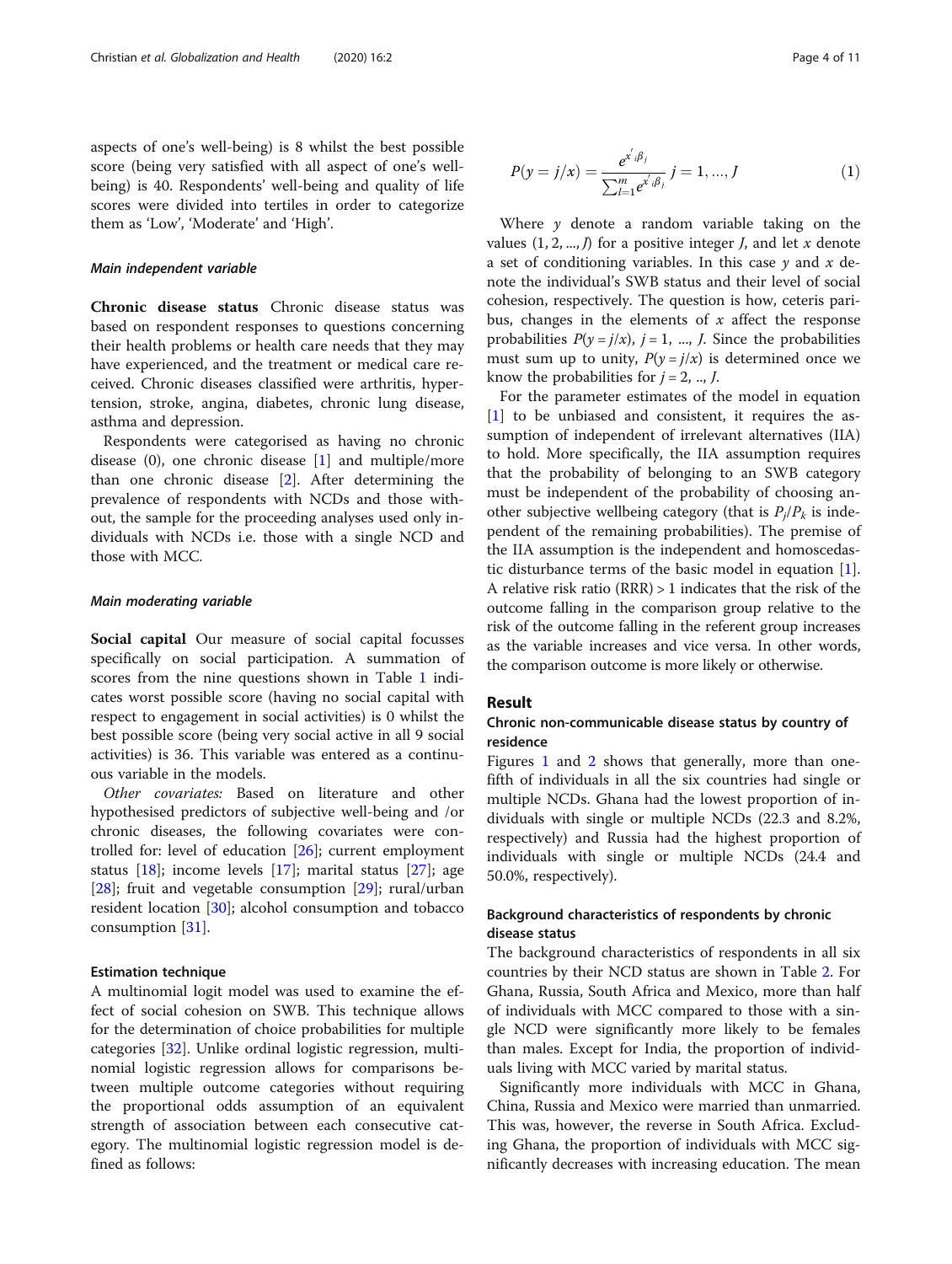<span id="page-4-0"></span>

ages of individuals with Single NCD in all but Mexico compared to their counterparts with MCC were significantly lower.

Fruit and vegetable consumption was highest in China and lowest in India. Individuals with single NCDs in China and Russia consumed significantly more mean number of fruits and vegetables compared to their counterparts with MCC, however, their counterparts in India and South Africa consumed significantly less. With the exception of India and South Africa, respondents from the other LMIC with single NCD's consumed more alcohol than their counterparts with MCC. On the average individuals in Ghana with MCC exercised more than those with single NCDs.

# Effect of social capital and other explored covariates on the subjective well-being of older adults with NCDs

Tables [3](#page-6-0) and [4](#page-7-0) presents the results of the regressions, modelling the subjective wellbeing of individuals with chronic diseases against social capital. Results for the coefficient of determination (Psuedo R-Sq.) indicates about 15.0, 9.0, 12.0, 10.0, 9.0 and 4.0% of the variability in SWB is explained by the regressors in Ghana, China, India, Russia, South Africa and Mexico respectively.

The results showed that the positive effect of an increase in social capital on moderate and high SWB observed among those with single NCD was diminished among those with MCC; this was statistically significant in the India and South Africa samples. However, in the Ghana sample, the opposite interaction effect was observed; the positive association between high social capital and SWB observed among those with single NCD was greater or amplified among those with MCC, although this was not statistically significant.

Males in Ghana and India significantly had lower odds of having moderate SWB compared to low SWB when compared with their female counterparts. Marital status was significantly associated with SWB in China, India and South Africa; being married was associated with having moderate and high SWB relative to low SWB. With respect to age, the likelihood of having high compared to low SWB decreased with age for respondents with MCC in Ghana and India; each additional year of age was associated with  $0.98$  (se = 0.01) times and 0.99  $(se = 0.01)$  times the likelihood of high compared to low SWB in Ghana and India, respectively. Contrarily, respondents in China were significantly more likely to have a higher level of SWB as they advance in age.

Generally, individuals who were employed or working were significantly more likely to experience high SWB across all study countries except Russia. Income and education also tended to be positively associated with SWB. Except for Ghana and Mexico. Further, individuals living in urban areas significantly had a higher likelihood of being in the higher SWB category than in the lower SWB category.

Current alcohol consumption generally had a positive effect on SWB although this association was statistically significant only in China and India. Individuals from Ghana and China who were smoking were 0.61 and 0.79 times as likely to be in the high SWB category respectively than the low SWB category. While the number of fruits and vegetables consumed had a positive association with SWB in China, India and Russia, the effect is negative in Ghana; an increase in the number of fruit and vegetable consumptions in Ghana decreases the likelihood of having moderate and high SWB by 0.91 and 0.94 respectively. Moderate exercise had a positive association with the SWB of the respondents, all else equal. Compared with their counterparts who were not partaking in any forms of exercise, individuals from Ghana, China and Russia engaging in at least moderate exercise were 1.32, 1.13 and 1.12 times as likely to be in the high SWB category respectively than the low SWB.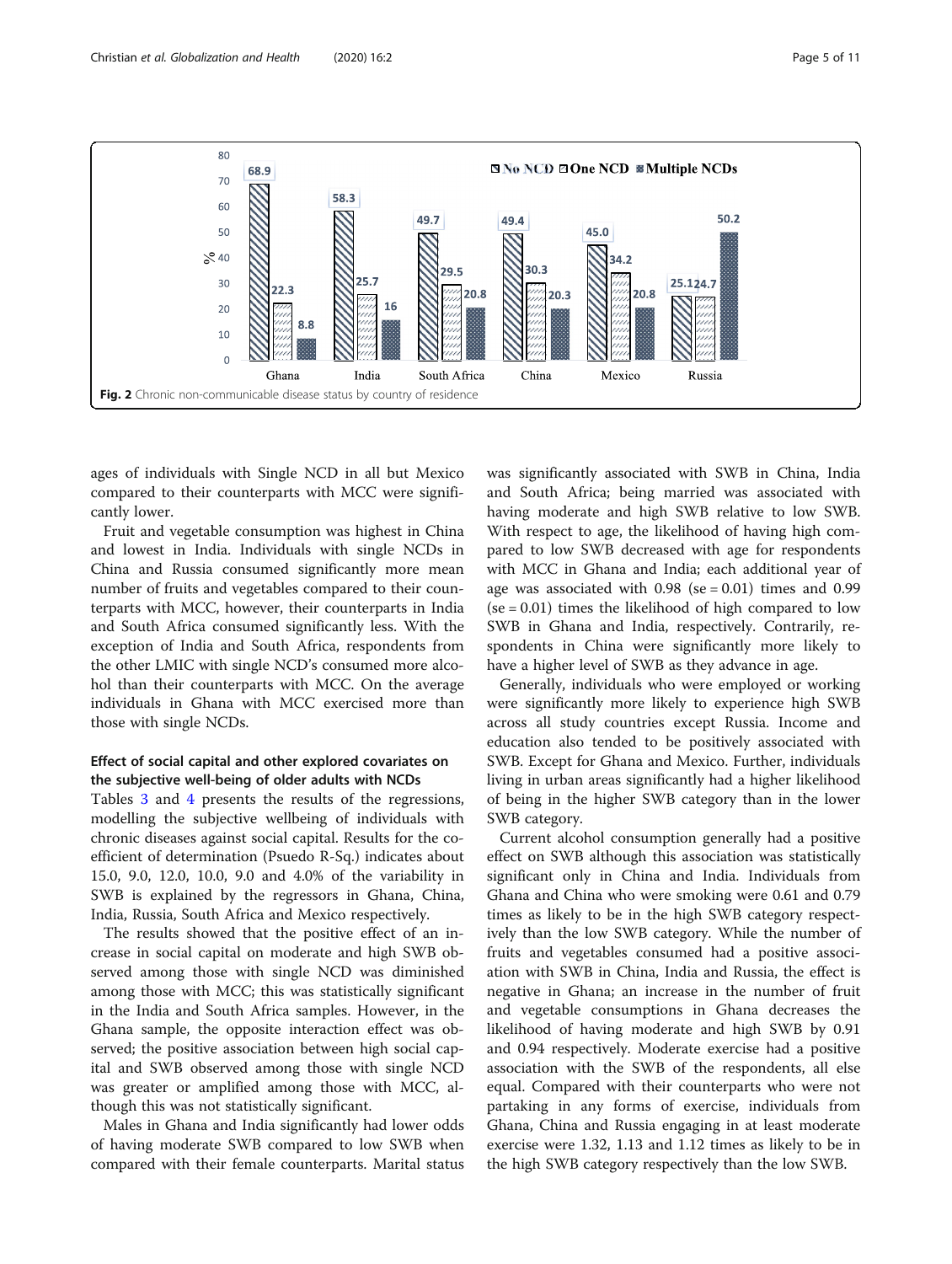<span id="page-5-0"></span>

|                            | Table 2 Selected sociodemographic characteristics and lifestyle behaviours in Ghana, China, India, Russia, South Africa and Mexico |  |  |  |  |  |  |
|----------------------------|------------------------------------------------------------------------------------------------------------------------------------|--|--|--|--|--|--|
| by NCD status <sup>a</sup> |                                                                                                                                    |  |  |  |  |  |  |

|                                | Ghana           |                 |       | China          |                |                        | India          |                |                        |
|--------------------------------|-----------------|-----------------|-------|----------------|----------------|------------------------|----------------|----------------|------------------------|
|                                | One NCD         | <b>MCC</b>      |       | One NCD        | MCC            |                        | One NCD        | MCC            |                        |
|                                | $n = 929$       | $n = 368$       |       | $n = 3751$     | $n = 2506$     |                        | $n = 1650$     | $n = 1032$     |                        |
| Social capital score           | $14.7 \pm 7.2$  | $13.6 \pm 7.6$  | $***$ | $5.9 \pm 3.5$  | $5.4 \pm 3.7$  | $***$                  | $8.6 \pm 5.0$  | $8.7 \pm 5.4$  |                        |
| Sub. Well-Being                |                 |                 |       |                |                |                        |                |                |                        |
| Low                            | 29.7            | 36.9            | $**$  | 12.1           | 20.3           | $***$                  | 22.5           | 27.6           | $***$                  |
| Medium                         | 25.1            | 23.4            |       | 22.9           | 27.5           |                        | 24.8           | 26.8           |                        |
| High                           | 45.2            | 39.7            |       | 64.9           | 52.1           |                        | 52.7           | 45.5           |                        |
| Female                         | 55.2            | 63.9            | **    | 55.6           | 56.7           |                        | 51.4           | 47.7           |                        |
| Married                        | 49.9            | 57.1            | $**$  | 83.4           | 79.1           | $***$                  | 73.1           | 74.7           |                        |
| Formal Education               |                 |                 |       |                |                |                        |                |                | $**$                   |
| < Primary                      | 49.5            | 48.9            |       | 24.7           | 26.3           |                        | 46.8           | 43.6           |                        |
| Primary                        | 21.2            | 23.4            |       | 37.2           | 35.0           |                        | 29.6           | 27.3           |                        |
| Secondary                      | 24.2            | 22.8            |       | 33.1           | 32.7           |                        | 18.3           | 21.8           |                        |
| Tertiary                       | 5.1             | 4.9             |       | 5.0            | 6.1            |                        | 5.2            | 7.3            |                        |
| Currently working              | 39.0            | 54.9            | ***   | 36.9           | 21.3           | $***$                  | 35.4           | 30.0           | $**$                   |
| Low income tertile             | 30.8            | 27.4            | **    | 39.0           | 37.2           | $\pmb{\ast}\pmb{\ast}$ | 32.5           | 26.8           | $***$                  |
| Age in yrs.                    | $65.5 \pm 10.8$ | $68.1 \pm 10.2$ | $***$ | $63.4 \pm 9.1$ | $67.2 \pm 9.1$ | $***$                  | $62.5 \pm 9.1$ | $63.6 \pm 9.0$ | $**$                   |
| Fruit & Vegetables             | $4.4 \pm 2.6$   | $4.2 \pm 2.1$   |       | $9.4 \pm 5.2$  | $9.1 \pm 5.0$  | $\pmb{\ast}\pmb{\ast}$ | $2.8 \pm 1.6$  | $3.2 \pm 2.$   | $***$                  |
| Currently takes alcohol        | 24.4            | 17.1            | ***   | 19.5           | 13.8           | $***$                  | 7.7            | 7.0            |                        |
| Currently Smokes               | 9.5             | 6.5             |       | 25.6           | 18.6           | $***$                  | 44.5           | 44.8           |                        |
| Moderate exercise <sup>b</sup> | $0.6 \pm 1.4$   | $0.9 \pm 1.5$   | **    | $0.9 \pm 2.2$  | $0.9 \pm 2.2$  |                        | $0.5 \pm 1.7$  | $0.7 \pm 1.9$  |                        |
|                                | Russia          |                 |       | South Africa   |                |                        | Mexico         |                |                        |
|                                | One NCD         | <b>MCC</b>      |       | One NCD        | MCC            |                        | One NCD        | MCC            |                        |
|                                | $n = 890$       | $n = 1814$      |       | $n = 922$      | $n = 635$      |                        | $n = 766$      | $n = 577$      |                        |
| Social capital score           | $6.8 \pm 4.1$   | $5.8 \pm 4.1$   |       | $11.5 \pm 5.6$ | $11.0 \pm 5.7$ |                        | $5.8 \pm 4.8$  | $6.1 \pm 4.4$  |                        |
| Sub. Well-Being                |                 |                 |       |                |                |                        |                |                |                        |
| Low                            | 13.8            | 30.1            | ***   | 21.2           | 27.1           | $\pmb{\ast}\pmb{\ast}$ | 9.3            | 12.0           | $**$                   |
| Medium                         | 20.1            | 28.4            |       | 24.7           | 26.8           |                        | 15.7           | 21.3           |                        |
| High                           | 66.1            | 41.4            |       | 54.1           | 46.1           |                        | 75.1           | 66.7           |                        |
| Female                         | 64.2            | 70.3            | $**$  | 58.8           | 68.4           | $***$                  | 37.1           | 74.3           | $***$                  |
| Married                        | 57.8            | 50.4            | ***   | 51.1           | 46.0           | $\pmb{\ast}\pmb{\ast}$ | 65.4           | 52.5           | ***                    |
| sFormal Education              |                 |                 | $**$  |                |                |                        |                |                | **                     |
| < Primary                      | 0.5             | 1.6             |       | 33.5           | 30.6           |                        | 18.4           | 17.5           |                        |
| Primary                        | $10.6\,$        | 11.8            |       | 42.5           | 48.5           |                        | 64.5           | 65.2           |                        |
| Secondary                      | 68.6            | 69.4            |       | 19.9           | 17.0           |                        | 9.1            | 7.9            |                        |
| Tertiary                       | 20.3            | 17.2            |       | 4.1            | 3.9            |                        | $8.0\,$        | 9.4            |                        |
| Currently working              | 40.9            | 20.7            | ***   | 27.3           | 13.9           | $***$                  | 23.9           | 18.4           | $\pmb{\ast}\pmb{\ast}$ |
| Low income Tertile             | 36.4            | 39.4            | **    | 36.6           | 26.7           | $***$                  | 43.7           | 38.8           |                        |
| Age in yrs.                    | $63.5 \pm 10.0$ | $68.1 \pm 9.8$  | ***   | $62.5 \pm 9.7$ | $63.8 \pm 9.0$ | **                     | $68.4 \pm 9.1$ | $68.7 \pm 8.7$ |                        |
| Fruit & Vegetables             | $3.5 \pm 2.5$   | $3.3 \pm 2.3$   | $***$ | $3.7 \pm 2.2$  | $4.0 \pm 2.5$  | $***$                  | $3.4 \pm 1.9$  | $3.3 \pm 1.9$  |                        |
| Currently takes alcohol        | 35.4            | 26.5            | $***$ | 13.1           | 11.2           |                        | 13.3           | 7.8            | $\pmb{\ast}\pmb{\ast}$ |
| Currently Smokes               | 20.8            | 12.8            | ***   | $25.6\,$       | 25.2           |                        | 17.9           | 16.5           |                        |
| Moderate exercise <sup>b</sup> | $0.4\pm1.5$     | $0.4 \pm 1.4$   |       | $0.2 \pm 0.9$  | $0.2 \pm 0.9$  |                        | $0.2 \pm 0.9$  | $0.2 \pm 1.1$  |                        |

<sup>a</sup>Values present percentages or means ± SD; <sup>b</sup>Number of times engaging in moderate exercise in a week<br>Chi-square test, ANOVA was used to examine group differences. \*\*\*p < 0.001, \*\*p < 0.05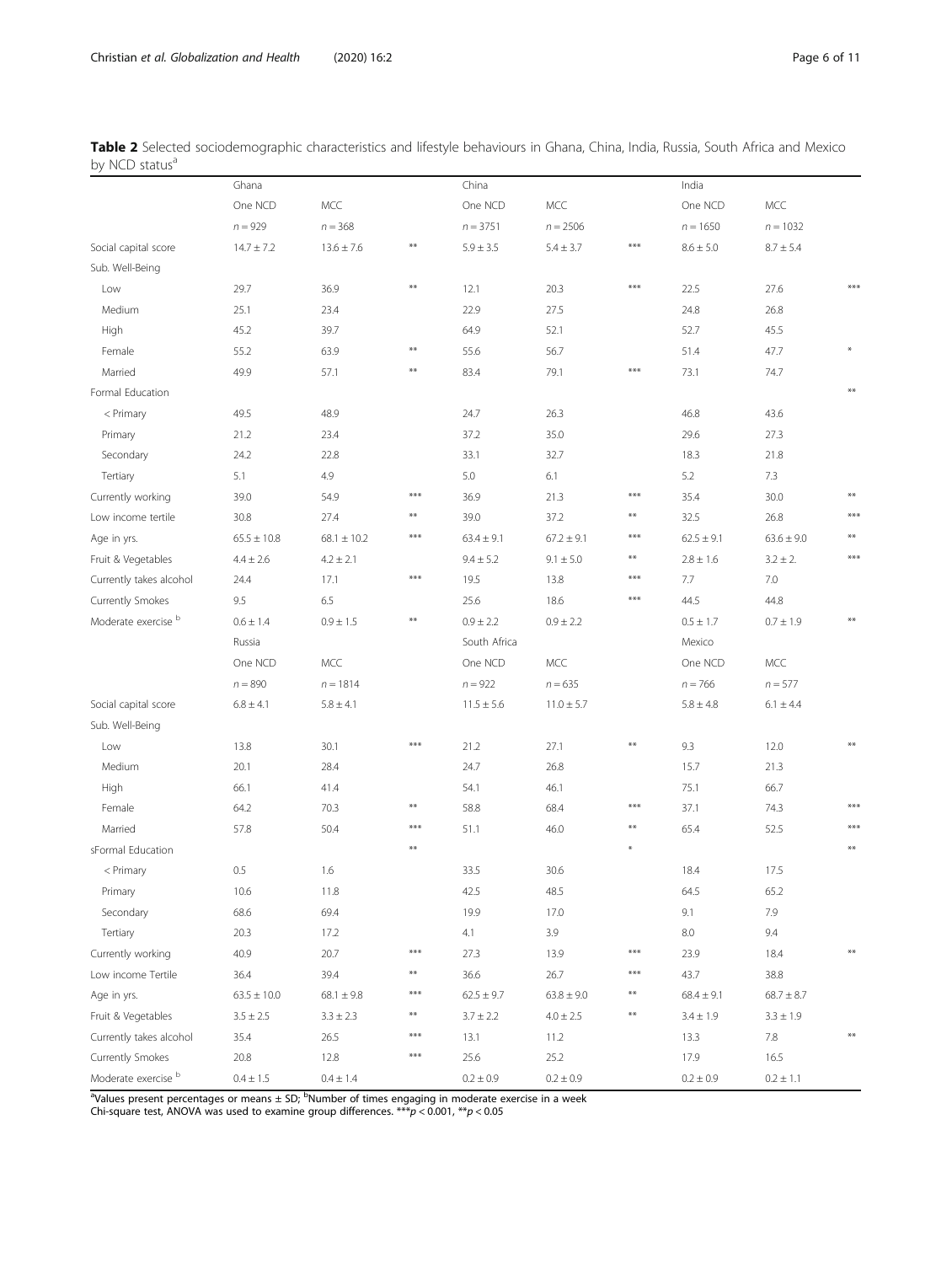# <span id="page-6-0"></span>Table 3 Multinomial logit regression results of social capital and subjective well-being (SWB) among older adults in LIMC's

| Explanatory variables                                           | Ghana                 |                       | China     |           | India     |           |
|-----------------------------------------------------------------|-----------------------|-----------------------|-----------|-----------|-----------|-----------|
|                                                                 | Mod. SWB <sup>b</sup> | High.SWB <sup>c</sup> | Mod. SWB  | High. SWB | Mod. SWB  | High. SWB |
| Social capital                                                  | $1.03***$             | $1.08***$             | $1.09***$ | $1.15***$ | $1.12***$ | $1.14***$ |
|                                                                 | (0.02)                | (0.02)                | (0.02)    | (0.02)    | (0.02)    | (0.02)    |
| $MCCa (=1, 0 = Single NCD)$                                     | 0.68                  | 0.63                  | $0.76*$   | $0.49***$ | 1.04      | 0.87      |
|                                                                 | (0.24)                | (0.24)                | (0.12)    | (0.07)    | (0.24)    | (0.19)    |
| Social capital*MMC                                              | 1.01                  | 1.02                  | 0.98      | 0.97      | 0.97      | $0.95***$ |
|                                                                 | (0.02)                | (0.02)                | (0.03)    | (0.02)    | (0.02)    | (0.02)    |
| Male $(=1, 0 =$ Female)                                         | $0.69*$               | 0.97                  | 0.88      | 0.93      | $0.67**$  | $0.62***$ |
|                                                                 | (0.15)                | (0.20)                | (0.10)    | (0.10)    | (0.10)    | (0.09)    |
| Married $(=1, 0 =$ Single)                                      | 1.13                  | 1.04                  | $1.35***$ | $1.61***$ | 1.06      | $1.42***$ |
|                                                                 | (0.23)                | (0.21)                | (0.15)    | (0.17)    | (0.15)    | (0.19)    |
| Age in years                                                    | $0.98*$               | $0.97***$             | $1.01***$ | $1.03***$ | $0.99**$  | $0.97***$ |
|                                                                 | (0.01)                | (0.01)                | (0.01)    | (0.01)    | (0.01)    | (0.01)    |
| Working $(=1, 0 = not working)$                                 | $2.29***$             | $3.38***$             | $1.74***$ | $2.19***$ | $2.09***$ | $2.51***$ |
|                                                                 | (0.41)                | (0.60)                | (0.20)    | (0.24)    | (0.32)    | (0.36)    |
| Income tertile (Ref = Low)                                      |                       |                       |           |           |           |           |
| Medium                                                          | 0.98                  | $1.64***$             | $1.40***$ | $2.08***$ | $1.33*$   | $1.43**$  |
|                                                                 | (0.22)                | (0.37)                | (0.17)    | (0.23)    | (0.21)    | (0.22)    |
| High                                                            | $1.77***$             | $4.17***$             | $1.96***$ | $4.17***$ | $2.69***$ | $4.51***$ |
|                                                                 | (0.36)                | (0.86)                | (0.22)    | (0.44)    | (0.40)    | (0.64)    |
| Education (ref = $No$ education)                                |                       |                       |           |           |           |           |
| Primary                                                         | 0.93                  | 0.82                  | $1.29***$ | $1.39***$ | 1.11      | 1.23      |
|                                                                 | (0.20)                | (0.17)                | (0.14)    | (0.14)    | (0.15)    | (0.16)    |
| Secondary                                                       | 1.37                  | 1.28                  | $1.50***$ | $1.67***$ | 1.24      | $1.79***$ |
|                                                                 | (0.33)                | (0.29)                | (0.21)    | (0.22)    | (0.25)    | (0.34)    |
| Tertiary                                                        | 1.43                  | $2.16*$               | 1.01      | $2.39***$ | 1.27      | $3.32***$ |
|                                                                 | (0.73)                | (0.98)                | (0.33)    | (0.68)    | (0.53)    | (1.23)    |
| Currently drinking alcohol $(=1, 0 = not$ drinking alcohol)     | 1.18                  | 1.05                  | $1.45***$ | $1.56***$ | 1.52      | $1.70***$ |
|                                                                 | (0.24)                | (0.21)                | (0.21)    | (0.21)    | (0.40)    | (0.42)    |
| Currently smoking $(=1, 0 = not$ drinking alcohol)              | 0.80                  | $0.61*$               | 0.89      | $0.79*$   | 1.10      | 1.04      |
|                                                                 | (0.23)                | (0.17)                | (0.11)    | (0.09)    | (0.14)    | (0.12)    |
| Number of fruit and vegetables consumed                         | $0.91***$             | $0.94**$              | $1.02*$   | $1.02***$ | 1.05      | $1.14***$ |
|                                                                 | (0.03)                | (0.03)                | (0.01)    | (0.01)    | (0.04)    | (0.04)    |
| Engaged in moderate intensive exercise $(=1, 0)$ = Not engaged) | 0.96                  | $1.32***$             | $1.12***$ | $1.13***$ | 1.02      | 1.06      |
|                                                                 | (0.08)                | (0.09)                | (0.03)    | (0.03)    | (0.04)    | (0.04)    |
| Urban $(=1, 0 = \text{rural})$                                  | 1.09                  | 1.33                  | $1.70***$ | $2.17***$ | 1.21      | $1.33***$ |
|                                                                 | (0.20)                | (0.23)                | (0.18)    | (0.22)    | (0.18)    | (0.18)    |
| Constant                                                        | 1.41                  | 1.20                  | $0.14***$ | $0.05***$ | 0.55      | 0.93      |
|                                                                 | (0.97)                | (0.82)                | (0.06)    | (0.02)    | (0.29)    | (0.46)    |
| Pseudo R-sq.                                                    | 0.15                  |                       | 0.09      |           | 0.12      |           |
| LR-ChiSq                                                        | 412.6***              |                       | 985.3***  |           | 650.1***  |           |
| Observations                                                    | 1254                  |                       | 5893      |           | 2633      |           |
|                                                                 |                       |                       |           |           |           |           |

<sup>a</sup>Multiple Chronic Condition: <sup>b</sup>Moderate Subject well-being; <sup>c</sup>Moderate Subject well-being; Robust standard errors in parentheses \*\*\*  $p < 0.01$ , \*\*  $p < 0.05$ , \*  $p < 0.1$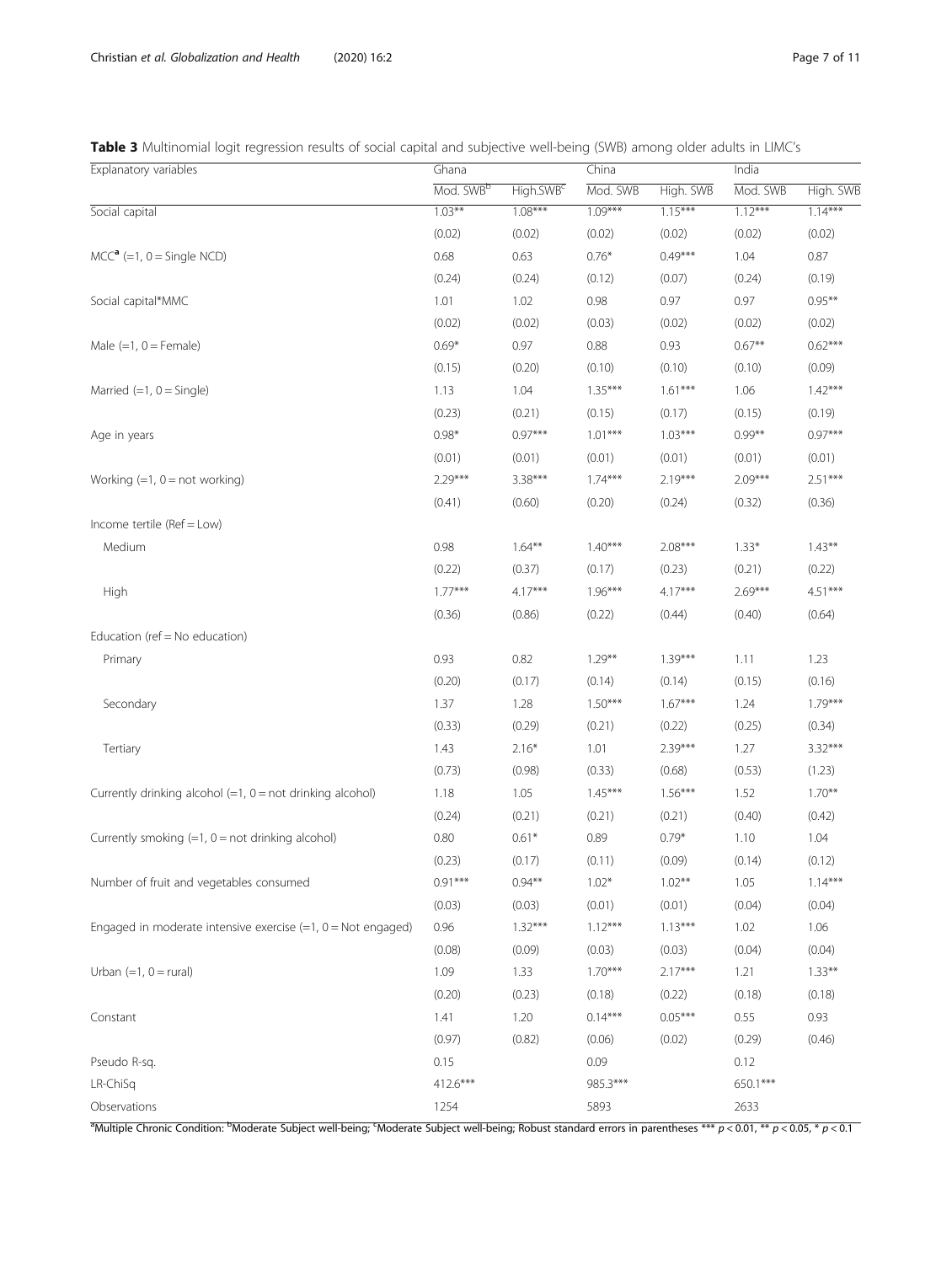# <span id="page-7-0"></span>Table 4 Multinomial logit regression results of social capital and subjective well-being (SWB) among older adults in LIMCs

| Mod. SWBb<br>High.SWB <sup>c</sup><br>Mod. SWB<br>High. SWB<br>Mod. SWB<br>High. SWB<br>$1.14***$<br>$1.08***$<br>$1.19***$<br>$1.06***$<br>$1.06*$<br>Social capital<br>1.01<br>(0.04)<br>(0.05)<br>(0.04)<br>(0.02)<br>(0.02)<br>(0.03)<br>$MCCa (=1, 0 = Single NCD)$<br>$0.30***$<br>0.95<br>1.45<br>0.62<br>1.01<br>0.81<br>(0.08)<br>(0.35)<br>(0.24)<br>(0.26)<br>(0.48)<br>(0.19)<br>Social capital*MMC<br>0.96<br>1.02<br>$0.95*$<br>0.99<br>1.01<br>0.97<br>(0.04)<br>(0.04)<br>(0.04)<br>(0.03)<br>(0.03)<br>(0.05)<br>Male $(=1, 0 =$ Female)<br>1.01<br>1.16<br>1.06<br>0.89<br>1.15<br>0.87<br>(0.18)<br>(0.17)<br>(0.19)<br>(0.15)<br>(0.32)<br>(0.21)<br>Married $(=1, 0 =$ Single)<br>1.19<br>$1.55***$<br>$1.47***$<br>1.23<br>1.04<br>1.09<br>(0.15)<br>(0.16)<br>(0.27)<br>(0.23)<br>(0.30)<br>(0.22)<br>0.99<br>1.00<br>1.00<br>1.01<br>0.99<br>1.00<br>Age in years<br>(0.01)<br>(0.01)<br>(0.01)<br>(0.01)<br>(0.01)<br>(0.01)<br>$1.69***$<br>$2.64***$<br>0.76<br>1.25<br>1.36<br>1.59<br>Working $(=1, 0 = not working)$<br>(0.15)<br>(0.22)<br>(0.29)<br>(0.56)<br>(0.82)<br>(0.32)<br>Income tertile (Ref = Low)<br>Medium<br>1.21<br>$1.46***$<br>1.03<br>$2.07***$<br>1.23<br>1.52<br>(0.22)<br>(0.41)<br>(0.19)<br>(0.21)<br>(0.38)<br>(0.38)<br>$1.84***$<br>$4.03***$<br>$1.73**$<br>$1.48***$<br>1.28<br>High<br>1.24<br>(0.19)<br>(0.26)<br>(0.28)<br>(0.69)<br>(0.34)<br>(0.39)<br>Education (ref = No education)<br>1.01<br>0.68<br>2.00<br>1.01<br>1.33<br>1.15<br>Primary<br>(0.17)<br>(0.27)<br>(0.31)<br>(1.35)<br>(0.16)<br>(0.37)<br>Secondary<br>0.83<br>2.93<br>1.34<br>$1.77***$<br>1.60<br>1.41<br>(0.36)<br>(1.94)<br>(0.33)<br>(0.40)<br>(0.81)<br>(0.62)<br>Tertiary<br>1.05<br>$3.90**$<br>1.06<br>1.94<br>1.24<br>1.46<br>(0.49)<br>(2.66)<br>(0.58)<br>(0.92)<br>(0.67)<br>(0.65)<br>Currently drinking alcohol $(=1, 0 = not$ drinking alcohol)<br>1.22<br>0.69<br>0.94<br>0.77<br>1.19<br>1.16<br>(0.18)<br>(0.18)<br>(0.18)<br>(0.21)<br>(0.32)<br>(0.42)<br>Currently smoking $(=1, 0 = not$ drinking alcohol)<br>0.98<br>0.78<br>0.92<br>0.67<br>1.04<br>1.13<br>(0.27)<br>(0.17)<br>(0.22)<br>(0.19)<br>(0.15)<br>(0.19)<br>0.92<br>1.01<br>$1.12***$<br>$1.14***$<br>0.98<br>1.08<br>Number of fruit and vegetables consumed<br>(0.03)<br>(0.03)<br>(0.03)<br>(0.03)<br>(0.06)<br>(0.06)<br>$1.14***$<br>$1.12***$<br>Engaged in moderate intensive exercise $(=1, 0)$ = Not engaged)<br>1.06<br>1.13<br>1.02<br>1.02<br>(0.06)<br>(0.06)<br>(0.13)<br>(0.12)<br>(0.12)<br>(0.10)<br>$1.49***$<br>$1.41***$<br>$2.15***$<br>1.06<br>0.77<br>0.94<br>Urban<br>(0.16)<br>(0.22)<br>(0.23)<br>(0.20)<br>(0.21)<br>(0.33)<br>$0.18*$<br>$0.14***$<br>1.04<br>0.37<br>2.24<br>3.46<br>Constant<br>(0.16)<br>(0.81)<br>(0.24)<br>(0.08)<br>(2.37)<br>(3.14)<br>0.09<br>0.10<br>0.04<br>Pseudo R-sq.<br>83.9***<br>$514.2***$<br>271.9***<br>LR-ChiSq | Explanatory variables | Russia |  | South Africa | Mexico |  |
|------------------------------------------------------------------------------------------------------------------------------------------------------------------------------------------------------------------------------------------------------------------------------------------------------------------------------------------------------------------------------------------------------------------------------------------------------------------------------------------------------------------------------------------------------------------------------------------------------------------------------------------------------------------------------------------------------------------------------------------------------------------------------------------------------------------------------------------------------------------------------------------------------------------------------------------------------------------------------------------------------------------------------------------------------------------------------------------------------------------------------------------------------------------------------------------------------------------------------------------------------------------------------------------------------------------------------------------------------------------------------------------------------------------------------------------------------------------------------------------------------------------------------------------------------------------------------------------------------------------------------------------------------------------------------------------------------------------------------------------------------------------------------------------------------------------------------------------------------------------------------------------------------------------------------------------------------------------------------------------------------------------------------------------------------------------------------------------------------------------------------------------------------------------------------------------------------------------------------------------------------------------------------------------------------------------------------------------------------------------------------------------------------------------------------------------------------------------------------------------------------------------------------------------------------------------------------------------------------------------------------------------------------------------------------------------------------------------------------------------------------------------------------------------------------------------------------------------------------------------------------------------------------------|-----------------------|--------|--|--------------|--------|--|
|                                                                                                                                                                                                                                                                                                                                                                                                                                                                                                                                                                                                                                                                                                                                                                                                                                                                                                                                                                                                                                                                                                                                                                                                                                                                                                                                                                                                                                                                                                                                                                                                                                                                                                                                                                                                                                                                                                                                                                                                                                                                                                                                                                                                                                                                                                                                                                                                                                                                                                                                                                                                                                                                                                                                                                                                                                                                                                            |                       |        |  |              |        |  |
|                                                                                                                                                                                                                                                                                                                                                                                                                                                                                                                                                                                                                                                                                                                                                                                                                                                                                                                                                                                                                                                                                                                                                                                                                                                                                                                                                                                                                                                                                                                                                                                                                                                                                                                                                                                                                                                                                                                                                                                                                                                                                                                                                                                                                                                                                                                                                                                                                                                                                                                                                                                                                                                                                                                                                                                                                                                                                                            |                       |        |  |              |        |  |
|                                                                                                                                                                                                                                                                                                                                                                                                                                                                                                                                                                                                                                                                                                                                                                                                                                                                                                                                                                                                                                                                                                                                                                                                                                                                                                                                                                                                                                                                                                                                                                                                                                                                                                                                                                                                                                                                                                                                                                                                                                                                                                                                                                                                                                                                                                                                                                                                                                                                                                                                                                                                                                                                                                                                                                                                                                                                                                            |                       |        |  |              |        |  |
|                                                                                                                                                                                                                                                                                                                                                                                                                                                                                                                                                                                                                                                                                                                                                                                                                                                                                                                                                                                                                                                                                                                                                                                                                                                                                                                                                                                                                                                                                                                                                                                                                                                                                                                                                                                                                                                                                                                                                                                                                                                                                                                                                                                                                                                                                                                                                                                                                                                                                                                                                                                                                                                                                                                                                                                                                                                                                                            |                       |        |  |              |        |  |
|                                                                                                                                                                                                                                                                                                                                                                                                                                                                                                                                                                                                                                                                                                                                                                                                                                                                                                                                                                                                                                                                                                                                                                                                                                                                                                                                                                                                                                                                                                                                                                                                                                                                                                                                                                                                                                                                                                                                                                                                                                                                                                                                                                                                                                                                                                                                                                                                                                                                                                                                                                                                                                                                                                                                                                                                                                                                                                            |                       |        |  |              |        |  |
|                                                                                                                                                                                                                                                                                                                                                                                                                                                                                                                                                                                                                                                                                                                                                                                                                                                                                                                                                                                                                                                                                                                                                                                                                                                                                                                                                                                                                                                                                                                                                                                                                                                                                                                                                                                                                                                                                                                                                                                                                                                                                                                                                                                                                                                                                                                                                                                                                                                                                                                                                                                                                                                                                                                                                                                                                                                                                                            |                       |        |  |              |        |  |
|                                                                                                                                                                                                                                                                                                                                                                                                                                                                                                                                                                                                                                                                                                                                                                                                                                                                                                                                                                                                                                                                                                                                                                                                                                                                                                                                                                                                                                                                                                                                                                                                                                                                                                                                                                                                                                                                                                                                                                                                                                                                                                                                                                                                                                                                                                                                                                                                                                                                                                                                                                                                                                                                                                                                                                                                                                                                                                            |                       |        |  |              |        |  |
|                                                                                                                                                                                                                                                                                                                                                                                                                                                                                                                                                                                                                                                                                                                                                                                                                                                                                                                                                                                                                                                                                                                                                                                                                                                                                                                                                                                                                                                                                                                                                                                                                                                                                                                                                                                                                                                                                                                                                                                                                                                                                                                                                                                                                                                                                                                                                                                                                                                                                                                                                                                                                                                                                                                                                                                                                                                                                                            |                       |        |  |              |        |  |
|                                                                                                                                                                                                                                                                                                                                                                                                                                                                                                                                                                                                                                                                                                                                                                                                                                                                                                                                                                                                                                                                                                                                                                                                                                                                                                                                                                                                                                                                                                                                                                                                                                                                                                                                                                                                                                                                                                                                                                                                                                                                                                                                                                                                                                                                                                                                                                                                                                                                                                                                                                                                                                                                                                                                                                                                                                                                                                            |                       |        |  |              |        |  |
|                                                                                                                                                                                                                                                                                                                                                                                                                                                                                                                                                                                                                                                                                                                                                                                                                                                                                                                                                                                                                                                                                                                                                                                                                                                                                                                                                                                                                                                                                                                                                                                                                                                                                                                                                                                                                                                                                                                                                                                                                                                                                                                                                                                                                                                                                                                                                                                                                                                                                                                                                                                                                                                                                                                                                                                                                                                                                                            |                       |        |  |              |        |  |
|                                                                                                                                                                                                                                                                                                                                                                                                                                                                                                                                                                                                                                                                                                                                                                                                                                                                                                                                                                                                                                                                                                                                                                                                                                                                                                                                                                                                                                                                                                                                                                                                                                                                                                                                                                                                                                                                                                                                                                                                                                                                                                                                                                                                                                                                                                                                                                                                                                                                                                                                                                                                                                                                                                                                                                                                                                                                                                            |                       |        |  |              |        |  |
|                                                                                                                                                                                                                                                                                                                                                                                                                                                                                                                                                                                                                                                                                                                                                                                                                                                                                                                                                                                                                                                                                                                                                                                                                                                                                                                                                                                                                                                                                                                                                                                                                                                                                                                                                                                                                                                                                                                                                                                                                                                                                                                                                                                                                                                                                                                                                                                                                                                                                                                                                                                                                                                                                                                                                                                                                                                                                                            |                       |        |  |              |        |  |
|                                                                                                                                                                                                                                                                                                                                                                                                                                                                                                                                                                                                                                                                                                                                                                                                                                                                                                                                                                                                                                                                                                                                                                                                                                                                                                                                                                                                                                                                                                                                                                                                                                                                                                                                                                                                                                                                                                                                                                                                                                                                                                                                                                                                                                                                                                                                                                                                                                                                                                                                                                                                                                                                                                                                                                                                                                                                                                            |                       |        |  |              |        |  |
|                                                                                                                                                                                                                                                                                                                                                                                                                                                                                                                                                                                                                                                                                                                                                                                                                                                                                                                                                                                                                                                                                                                                                                                                                                                                                                                                                                                                                                                                                                                                                                                                                                                                                                                                                                                                                                                                                                                                                                                                                                                                                                                                                                                                                                                                                                                                                                                                                                                                                                                                                                                                                                                                                                                                                                                                                                                                                                            |                       |        |  |              |        |  |
|                                                                                                                                                                                                                                                                                                                                                                                                                                                                                                                                                                                                                                                                                                                                                                                                                                                                                                                                                                                                                                                                                                                                                                                                                                                                                                                                                                                                                                                                                                                                                                                                                                                                                                                                                                                                                                                                                                                                                                                                                                                                                                                                                                                                                                                                                                                                                                                                                                                                                                                                                                                                                                                                                                                                                                                                                                                                                                            |                       |        |  |              |        |  |
|                                                                                                                                                                                                                                                                                                                                                                                                                                                                                                                                                                                                                                                                                                                                                                                                                                                                                                                                                                                                                                                                                                                                                                                                                                                                                                                                                                                                                                                                                                                                                                                                                                                                                                                                                                                                                                                                                                                                                                                                                                                                                                                                                                                                                                                                                                                                                                                                                                                                                                                                                                                                                                                                                                                                                                                                                                                                                                            |                       |        |  |              |        |  |
|                                                                                                                                                                                                                                                                                                                                                                                                                                                                                                                                                                                                                                                                                                                                                                                                                                                                                                                                                                                                                                                                                                                                                                                                                                                                                                                                                                                                                                                                                                                                                                                                                                                                                                                                                                                                                                                                                                                                                                                                                                                                                                                                                                                                                                                                                                                                                                                                                                                                                                                                                                                                                                                                                                                                                                                                                                                                                                            |                       |        |  |              |        |  |
|                                                                                                                                                                                                                                                                                                                                                                                                                                                                                                                                                                                                                                                                                                                                                                                                                                                                                                                                                                                                                                                                                                                                                                                                                                                                                                                                                                                                                                                                                                                                                                                                                                                                                                                                                                                                                                                                                                                                                                                                                                                                                                                                                                                                                                                                                                                                                                                                                                                                                                                                                                                                                                                                                                                                                                                                                                                                                                            |                       |        |  |              |        |  |
|                                                                                                                                                                                                                                                                                                                                                                                                                                                                                                                                                                                                                                                                                                                                                                                                                                                                                                                                                                                                                                                                                                                                                                                                                                                                                                                                                                                                                                                                                                                                                                                                                                                                                                                                                                                                                                                                                                                                                                                                                                                                                                                                                                                                                                                                                                                                                                                                                                                                                                                                                                                                                                                                                                                                                                                                                                                                                                            |                       |        |  |              |        |  |
|                                                                                                                                                                                                                                                                                                                                                                                                                                                                                                                                                                                                                                                                                                                                                                                                                                                                                                                                                                                                                                                                                                                                                                                                                                                                                                                                                                                                                                                                                                                                                                                                                                                                                                                                                                                                                                                                                                                                                                                                                                                                                                                                                                                                                                                                                                                                                                                                                                                                                                                                                                                                                                                                                                                                                                                                                                                                                                            |                       |        |  |              |        |  |
|                                                                                                                                                                                                                                                                                                                                                                                                                                                                                                                                                                                                                                                                                                                                                                                                                                                                                                                                                                                                                                                                                                                                                                                                                                                                                                                                                                                                                                                                                                                                                                                                                                                                                                                                                                                                                                                                                                                                                                                                                                                                                                                                                                                                                                                                                                                                                                                                                                                                                                                                                                                                                                                                                                                                                                                                                                                                                                            |                       |        |  |              |        |  |
|                                                                                                                                                                                                                                                                                                                                                                                                                                                                                                                                                                                                                                                                                                                                                                                                                                                                                                                                                                                                                                                                                                                                                                                                                                                                                                                                                                                                                                                                                                                                                                                                                                                                                                                                                                                                                                                                                                                                                                                                                                                                                                                                                                                                                                                                                                                                                                                                                                                                                                                                                                                                                                                                                                                                                                                                                                                                                                            |                       |        |  |              |        |  |
|                                                                                                                                                                                                                                                                                                                                                                                                                                                                                                                                                                                                                                                                                                                                                                                                                                                                                                                                                                                                                                                                                                                                                                                                                                                                                                                                                                                                                                                                                                                                                                                                                                                                                                                                                                                                                                                                                                                                                                                                                                                                                                                                                                                                                                                                                                                                                                                                                                                                                                                                                                                                                                                                                                                                                                                                                                                                                                            |                       |        |  |              |        |  |
|                                                                                                                                                                                                                                                                                                                                                                                                                                                                                                                                                                                                                                                                                                                                                                                                                                                                                                                                                                                                                                                                                                                                                                                                                                                                                                                                                                                                                                                                                                                                                                                                                                                                                                                                                                                                                                                                                                                                                                                                                                                                                                                                                                                                                                                                                                                                                                                                                                                                                                                                                                                                                                                                                                                                                                                                                                                                                                            |                       |        |  |              |        |  |
|                                                                                                                                                                                                                                                                                                                                                                                                                                                                                                                                                                                                                                                                                                                                                                                                                                                                                                                                                                                                                                                                                                                                                                                                                                                                                                                                                                                                                                                                                                                                                                                                                                                                                                                                                                                                                                                                                                                                                                                                                                                                                                                                                                                                                                                                                                                                                                                                                                                                                                                                                                                                                                                                                                                                                                                                                                                                                                            |                       |        |  |              |        |  |
|                                                                                                                                                                                                                                                                                                                                                                                                                                                                                                                                                                                                                                                                                                                                                                                                                                                                                                                                                                                                                                                                                                                                                                                                                                                                                                                                                                                                                                                                                                                                                                                                                                                                                                                                                                                                                                                                                                                                                                                                                                                                                                                                                                                                                                                                                                                                                                                                                                                                                                                                                                                                                                                                                                                                                                                                                                                                                                            |                       |        |  |              |        |  |
|                                                                                                                                                                                                                                                                                                                                                                                                                                                                                                                                                                                                                                                                                                                                                                                                                                                                                                                                                                                                                                                                                                                                                                                                                                                                                                                                                                                                                                                                                                                                                                                                                                                                                                                                                                                                                                                                                                                                                                                                                                                                                                                                                                                                                                                                                                                                                                                                                                                                                                                                                                                                                                                                                                                                                                                                                                                                                                            |                       |        |  |              |        |  |
|                                                                                                                                                                                                                                                                                                                                                                                                                                                                                                                                                                                                                                                                                                                                                                                                                                                                                                                                                                                                                                                                                                                                                                                                                                                                                                                                                                                                                                                                                                                                                                                                                                                                                                                                                                                                                                                                                                                                                                                                                                                                                                                                                                                                                                                                                                                                                                                                                                                                                                                                                                                                                                                                                                                                                                                                                                                                                                            |                       |        |  |              |        |  |
|                                                                                                                                                                                                                                                                                                                                                                                                                                                                                                                                                                                                                                                                                                                                                                                                                                                                                                                                                                                                                                                                                                                                                                                                                                                                                                                                                                                                                                                                                                                                                                                                                                                                                                                                                                                                                                                                                                                                                                                                                                                                                                                                                                                                                                                                                                                                                                                                                                                                                                                                                                                                                                                                                                                                                                                                                                                                                                            |                       |        |  |              |        |  |
|                                                                                                                                                                                                                                                                                                                                                                                                                                                                                                                                                                                                                                                                                                                                                                                                                                                                                                                                                                                                                                                                                                                                                                                                                                                                                                                                                                                                                                                                                                                                                                                                                                                                                                                                                                                                                                                                                                                                                                                                                                                                                                                                                                                                                                                                                                                                                                                                                                                                                                                                                                                                                                                                                                                                                                                                                                                                                                            |                       |        |  |              |        |  |
|                                                                                                                                                                                                                                                                                                                                                                                                                                                                                                                                                                                                                                                                                                                                                                                                                                                                                                                                                                                                                                                                                                                                                                                                                                                                                                                                                                                                                                                                                                                                                                                                                                                                                                                                                                                                                                                                                                                                                                                                                                                                                                                                                                                                                                                                                                                                                                                                                                                                                                                                                                                                                                                                                                                                                                                                                                                                                                            |                       |        |  |              |        |  |
|                                                                                                                                                                                                                                                                                                                                                                                                                                                                                                                                                                                                                                                                                                                                                                                                                                                                                                                                                                                                                                                                                                                                                                                                                                                                                                                                                                                                                                                                                                                                                                                                                                                                                                                                                                                                                                                                                                                                                                                                                                                                                                                                                                                                                                                                                                                                                                                                                                                                                                                                                                                                                                                                                                                                                                                                                                                                                                            |                       |        |  |              |        |  |
|                                                                                                                                                                                                                                                                                                                                                                                                                                                                                                                                                                                                                                                                                                                                                                                                                                                                                                                                                                                                                                                                                                                                                                                                                                                                                                                                                                                                                                                                                                                                                                                                                                                                                                                                                                                                                                                                                                                                                                                                                                                                                                                                                                                                                                                                                                                                                                                                                                                                                                                                                                                                                                                                                                                                                                                                                                                                                                            |                       |        |  |              |        |  |
|                                                                                                                                                                                                                                                                                                                                                                                                                                                                                                                                                                                                                                                                                                                                                                                                                                                                                                                                                                                                                                                                                                                                                                                                                                                                                                                                                                                                                                                                                                                                                                                                                                                                                                                                                                                                                                                                                                                                                                                                                                                                                                                                                                                                                                                                                                                                                                                                                                                                                                                                                                                                                                                                                                                                                                                                                                                                                                            |                       |        |  |              |        |  |
|                                                                                                                                                                                                                                                                                                                                                                                                                                                                                                                                                                                                                                                                                                                                                                                                                                                                                                                                                                                                                                                                                                                                                                                                                                                                                                                                                                                                                                                                                                                                                                                                                                                                                                                                                                                                                                                                                                                                                                                                                                                                                                                                                                                                                                                                                                                                                                                                                                                                                                                                                                                                                                                                                                                                                                                                                                                                                                            |                       |        |  |              |        |  |
|                                                                                                                                                                                                                                                                                                                                                                                                                                                                                                                                                                                                                                                                                                                                                                                                                                                                                                                                                                                                                                                                                                                                                                                                                                                                                                                                                                                                                                                                                                                                                                                                                                                                                                                                                                                                                                                                                                                                                                                                                                                                                                                                                                                                                                                                                                                                                                                                                                                                                                                                                                                                                                                                                                                                                                                                                                                                                                            |                       |        |  |              |        |  |
|                                                                                                                                                                                                                                                                                                                                                                                                                                                                                                                                                                                                                                                                                                                                                                                                                                                                                                                                                                                                                                                                                                                                                                                                                                                                                                                                                                                                                                                                                                                                                                                                                                                                                                                                                                                                                                                                                                                                                                                                                                                                                                                                                                                                                                                                                                                                                                                                                                                                                                                                                                                                                                                                                                                                                                                                                                                                                                            |                       |        |  |              |        |  |
|                                                                                                                                                                                                                                                                                                                                                                                                                                                                                                                                                                                                                                                                                                                                                                                                                                                                                                                                                                                                                                                                                                                                                                                                                                                                                                                                                                                                                                                                                                                                                                                                                                                                                                                                                                                                                                                                                                                                                                                                                                                                                                                                                                                                                                                                                                                                                                                                                                                                                                                                                                                                                                                                                                                                                                                                                                                                                                            |                       |        |  |              |        |  |
|                                                                                                                                                                                                                                                                                                                                                                                                                                                                                                                                                                                                                                                                                                                                                                                                                                                                                                                                                                                                                                                                                                                                                                                                                                                                                                                                                                                                                                                                                                                                                                                                                                                                                                                                                                                                                                                                                                                                                                                                                                                                                                                                                                                                                                                                                                                                                                                                                                                                                                                                                                                                                                                                                                                                                                                                                                                                                                            |                       |        |  |              |        |  |
|                                                                                                                                                                                                                                                                                                                                                                                                                                                                                                                                                                                                                                                                                                                                                                                                                                                                                                                                                                                                                                                                                                                                                                                                                                                                                                                                                                                                                                                                                                                                                                                                                                                                                                                                                                                                                                                                                                                                                                                                                                                                                                                                                                                                                                                                                                                                                                                                                                                                                                                                                                                                                                                                                                                                                                                                                                                                                                            |                       |        |  |              |        |  |
|                                                                                                                                                                                                                                                                                                                                                                                                                                                                                                                                                                                                                                                                                                                                                                                                                                                                                                                                                                                                                                                                                                                                                                                                                                                                                                                                                                                                                                                                                                                                                                                                                                                                                                                                                                                                                                                                                                                                                                                                                                                                                                                                                                                                                                                                                                                                                                                                                                                                                                                                                                                                                                                                                                                                                                                                                                                                                                            |                       |        |  |              |        |  |
|                                                                                                                                                                                                                                                                                                                                                                                                                                                                                                                                                                                                                                                                                                                                                                                                                                                                                                                                                                                                                                                                                                                                                                                                                                                                                                                                                                                                                                                                                                                                                                                                                                                                                                                                                                                                                                                                                                                                                                                                                                                                                                                                                                                                                                                                                                                                                                                                                                                                                                                                                                                                                                                                                                                                                                                                                                                                                                            | Observations          | 2255   |  | 1523         | 1297   |  |

<sup>a</sup>Multiple Chronic Condition: <sup>b</sup>Moderate Subject well-being; <sup>c</sup>Moderate Subject well-being; Robust standard errors in parentheses \*\*\* p < 0.01, \*\* p < 0.05, \* p < 0.05, \* p < 0.1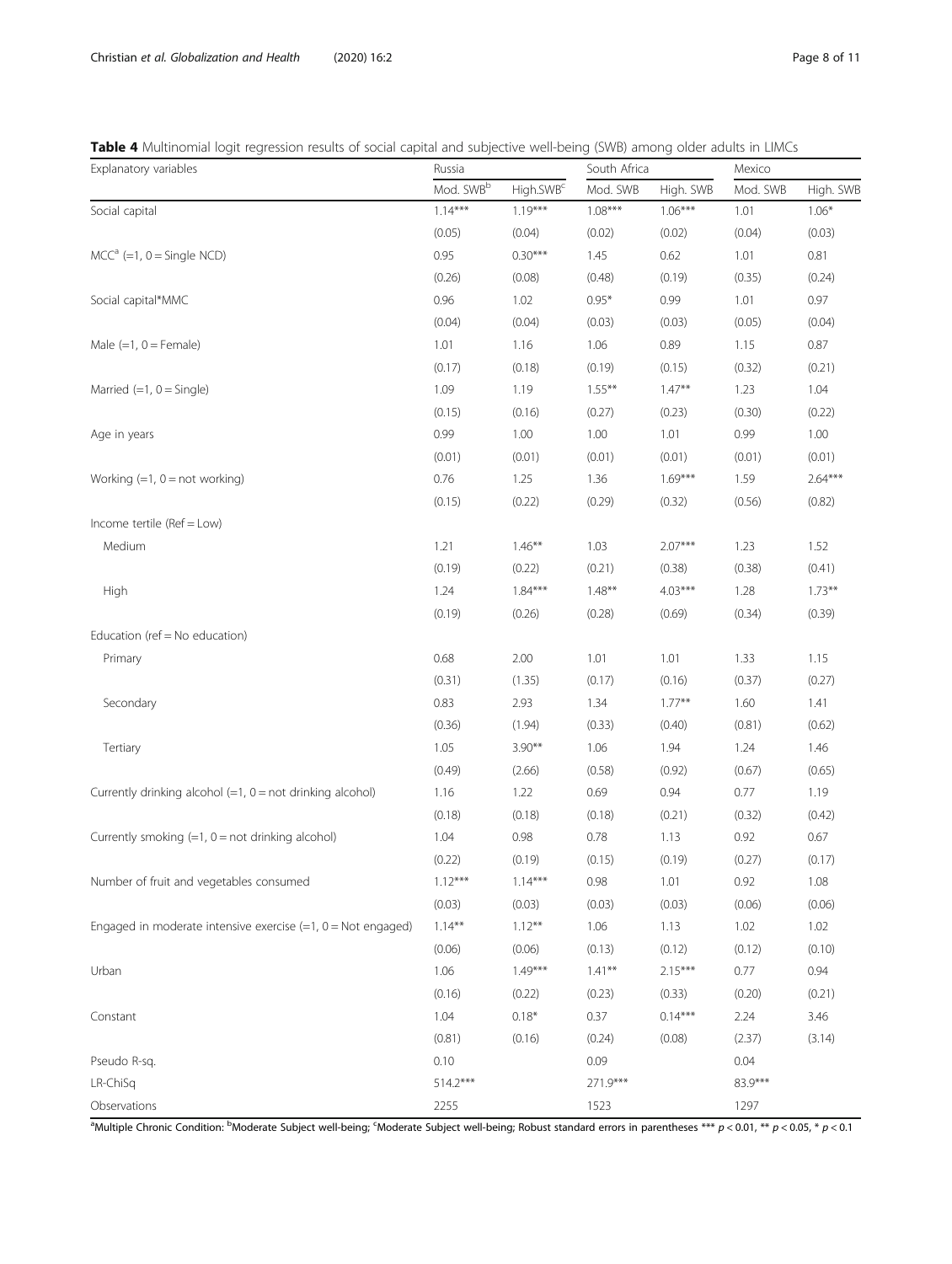# **Discussion**

This study examined the possible additive and interaction effects of social capital and chronic disease status on the SWB of adults in six LMICs (i.e. Ghana, South Africa, China, India, Russia, and Mexico). Our study showed that social capital was associated with increased SWB of adults in all the six countries regardless of their chronic disease status. Particularly, the positive association between social capital and SWB was higher for those with a single chronic condition than those with multiple chronic conditions in India and South Africa. On the other hand, the increase in the likelihood of having high SWB as social capital increased was greater for those with multiple chronic conditions compared to those with a single chronic condition in Ghana.

Regardless of the heterogeneity of the measures used to represent social capital, findings of this study are to some extent similar to other studies. Farajzadegan et al. (2012) suggest that 'trust and solidarity' and 'empowerment and political action', gained through the various dimensions of social capital influence how individuals manage their chronic disease condition. Research shows that social capital is positively associated with the SWB of the elderly [[33,](#page-10-0) [34\]](#page-10-0). Also, social capital is important for self-management of chronic diseases even when other socioeconomics characteristics have been controlled for [\[35](#page-10-0)]. These explanations are coherent with the assertion by Cockerham et al. (2017) that the objective component of social capital actually promotes the 'looking out for each other' and the provision of help when an individual is sick, thus improving well-being. Social capital, in this case social participation, may have a positive effect on the SWB of individuals with NCDs by contributing to NCD self-management [[36\]](#page-10-0). Further, social capital may stimulate social control over unhealthy behaviours of individuals with NCDs and also facilitate social support which has been shown to influence health through emotional support, instrumental support, or informational support [[37,](#page-10-0) [38\]](#page-10-0). Additionally, social capital enhances communication and the uptake of new information which can positively impact health [[39\]](#page-10-0).

Due to the probable increased health care burden of individuals with multiple chronic diseases compared to their counterparts with single chronic conditions, they may have a higher appreciation of their involvement in social groups, as observed in Ghana.

#### Other correlates of well-being and quality of life

This study showed that being married was associated with high SWB. Previous studies indicate that the relationship between marriage and well-being is mixed. There are existing studies that have identified that being married could lower subsequent levels of functional limitations among individuals with NCDs and that marital status may be important for physical health  $[40, 41]$  $[40, 41]$  $[40, 41]$  $[40, 41]$  $[40, 41]$ . This is believed to be a result of the social support provided by couples to each other and the presence of another person to help and provide for the other's needs [[42\]](#page-10-0). This scenario, however, is not a given since being married itself may not always mean receiving support; the quality of the relationship also matters. This probably explains the absence of a positive effect of being married among some of the samples in our study.

Compared to individuals not working, those who were working across all the countries were more likely to have higher SWB except for Russia. There is a general consensus that unemployment does have a negative impact on SWB [\[43](#page-10-0), [44\]](#page-10-0), potentially through its impacts on socioeconomic status and resources. Furthermore, Creed and Evans (2002) also found that being unemployed was associated with declines in well-being and this was not a result of reverse causality [[45](#page-10-0)]. Higher education was associated with high SWB and this is consistent with other studies among older adults. This can be attributed to the fact that higher education usually equips older people with the requisite skills and resources, thus enabling them to better adjust their changing socioeconomic status [\[46\]](#page-10-0).

Our results showed that the SWB of males in the Ghana and India samples was lower than that of their female counterparts. This finding concurs with theories such as the "role of preferences" or "role of expectation". "Role of preferences" suggests that the higher SWB of women is because women have broad preferences in activities. On the other hand, 'role of expectation' suggests that women have higher SWB because they have lower expectations [\[47](#page-10-0), [48](#page-10-0)]. The fact that there was no difference in SWB for males and females in China, Russia, South Africa and Mexico reveals the need to consider contextual issues affecting SWB across different geographical and cultural space.

## Limitations

This study is not without limitation. Firstly, sample sizes for some comparisons in some of the countries may have been limited or not provided enough power to detect some effects. There are also potential limitations in variable definitions. For example, the chronic disease status was based on self-reports of prior diagnosis which may have the potential for bias if respondents do not give accurate or truthful responses. In addition, there may be differential access to healthcare services based on socio-economic status and other factors. It is therefore likely that there is an under-diagnosis of chronic disease in some social strata. While our models included controls for various social and demographic factors (education, employment), there may be other factors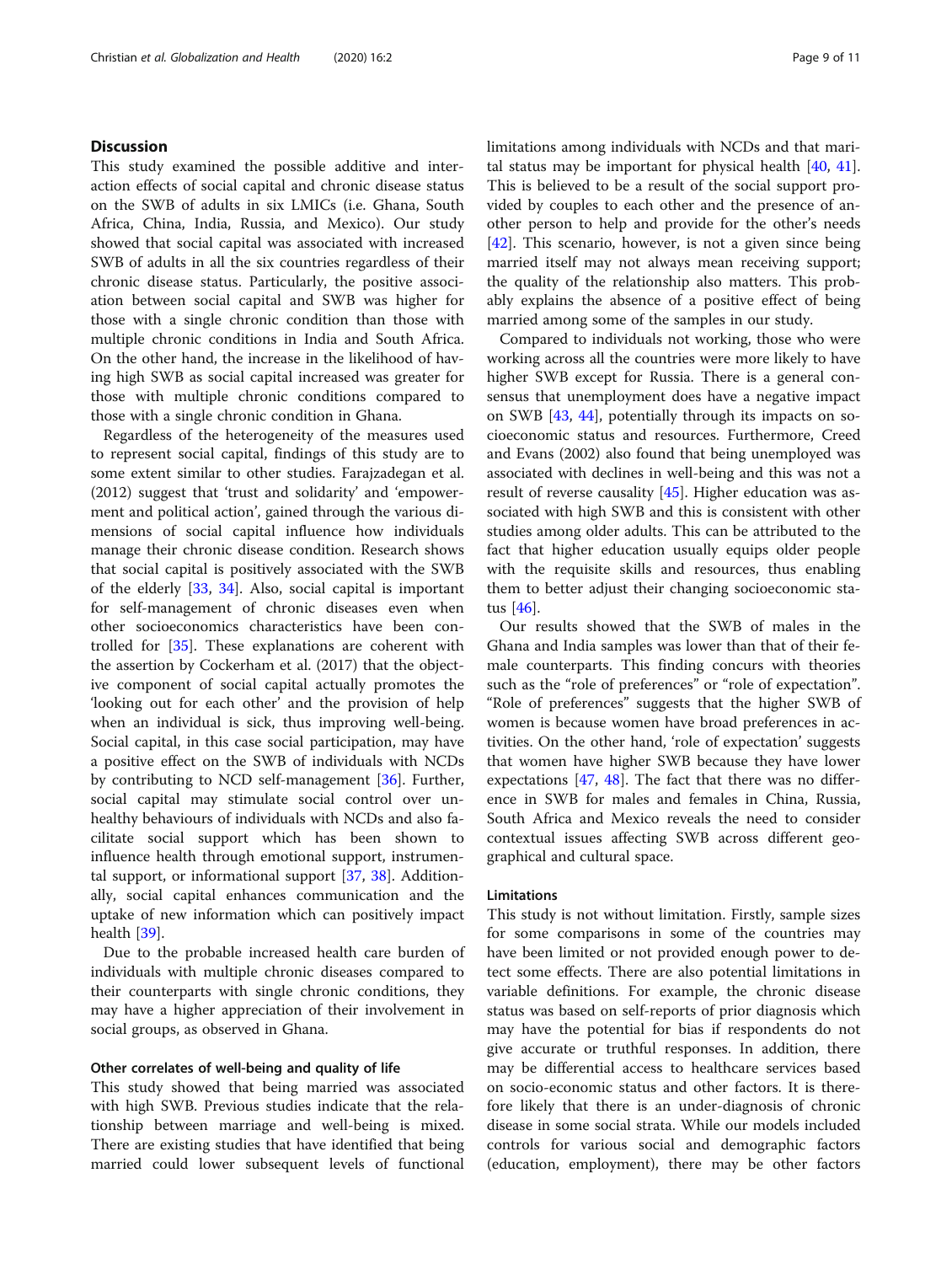<span id="page-9-0"></span>that were unaccounted for that could bias the results. Our analysis also focused on just one aspect of social capital, which was social participation at the individual level. It is possible that other forms of social capital, such as cognitive social capital or contextual measures of social capital, may have different relationships to SWB among individuals with chronic disease. Finally, because the data are from a cross-sectional observational study, we cannot determine causality from the results observed here. It is possible for example, that greater SWB enhances social participation in this sample (reverse causation).

### Conclusion

Using nationally representative data from six LMICs, this paper provides a unique opportunity to investigate the relationship between chronic disease status and the SWB of older adults and how their social capital modulates this relationship. Higher social capital scores, namely more social interactions and social participation are associated with better SWB and this is higher among those with a single chronic condition in all the six countries except Ghana. While we cannot conclude from this result that improving social capital among older adults with NCDs will lead to improvements in SWB, the positive association we observed suggests that social capital is a potential avenue for further research into ways to improve SWB among older adults with chronic conditions. This study, therefore, provides valuable insights into potential social determinants of the well-being of older adults with chronic diseases in six different countries.

#### Acknowledgements

We would like to thank the World Health Organization's SAGE Team for the availability of the data as well as responding to all inquiries concerning the data for this work.

#### Human participation

Not applicable. We used secondary data and ethics sought is stated above.

#### Ethics approval and consent

Ethical clearance and permission for the SAGE study were sought and approved by the Ethics Review Committee, World Health Organization, Geneva, Switzerland and ethics committees and/or institutional review boards in universities and health institutions in participating countries. The SAGE study was approved the Ethics Review Committee, World Health Organization; Ethical Committee and by the following bodies: Human Sciences Research Council, Pretoria, South Africa; and Ethics Committee, National Institute of Public Health (INSP), Cuernavaca, Mexico; Ghana Medical School, Accra, Ghana; Ethics Committee, OPM (School of Preventive and Social Medicine), Russian Academy of Medical Sciences, Moscow, Russia; Ethics Committee, Shanghai Municipal Centre for Disease Control and Prevention, Shanghai, China; Institutional Review Board, International Institute of Population Sciences, Mumbai, India; Research Ethics Committee. Written informed consent was obtained from all participating individuals. The data integrity and respondent records were kept confidential at all times by the SAGE country teams.

#### Authors' contributions

All author contributed significantly to the conceptualisation of this research. AKC did the initial analysis and write-up for the manuscript. OAS, KA and MAO provided critical feedback, review and approved the manuscript before submission. All authors read and approved the final manuscript.

#### Funding

There was no funding associated with this project. Kafui Adajaye-Gbewonyo received funding support from Professor Vaughan"s Wellcome Trust Grant (ref:106534/Z/14/Z).

#### Availability of data and materials

The WHO sage data is already in the Public Domain and can be accessed.

#### Consent for publication

Not applicable. Data was openly sourced from the WHO SAGE survey. All participants in the study duly gave their consent to their information collected.

#### Competing interests

There was no competing or conflicting interest by any of the authors.

#### Author details

<sup>1</sup> Regional Institute for Population Studies (RIPS), University of Ghana, P.O. Box LG 96, Accra, Ghana. <sup>2</sup>NCDs Support Centre for Africa, Noguchi Memorial Institute for Medical Research, University of Ghana, Accra, Ghana. <sup>3</sup>School of Management China, Institute for Studies in Energy Policy (CISEP), Xiamen University, Xiamen, China. <sup>4</sup>Institute of Advanced Studies, University College London, London, UK.

#### Received: 20 September 2019 Accepted: 23 December 2019 Published online: 02 January 2020

#### References

- 1. Vos T, Barber R, Bell B, Bertozzi-Villa A, Biryukov S, Bolliger I, et al. Global burden of disease study 2013 collaborators. Global, regional, and national incidence, prevalence, and years lived with disability for 301 acute and chronic diseases and injuries in 188 countries, 1990-2013: a systematic analysis for the global burden of disease study 2013. Lancet. 2015;386(9995):743–800.
- 2. Abegunde DO, Mathers CD, Adam T, Ortegon M, Strong K. The burden and costs of chronic diseases in low-income and middle-income countries. Lancet. 2007;370(9603):1929–38.
- 3. Ezzati M, Pearson-Stuttard J, Bennett JE, Mathers CD. Acting on noncommunicable diseases in low-and middle-income tropical countries. Nature. 2018;559(7715):507.
- 4. WHO. Adherence to long-term therapies: evidence for action. Eduardo Sabete ed. Geneva: Switzerland land; 2003.
- 5. Ärnlöv J, Larsson A. Global, regional, and national incidence, prevalence, and years lived with disability for 301 acute and chronic diseases and injuries in 188 countries, 1990-2013: a systematic analysis for the global burden of disease study 2013. Lancet. 2015;386(9995):743–800.
- 6. Steptoe A, Deaton A, Stone AA. Psychological wellbeing, health and ageing. Lancet. 2015;385(9968):640.
- 7. WHO. World report on ageing and health. Geneva: Switzerland; 2015.
- 8. Steptoe A, Deaton A, Stone AA. Subjective wellbeing, health, and ageing. Lancet. 2015;385(9968):640–8.
- 9. Feller S, Teucher B, Kaaks R, Boeing H, Vigl M. Life satisfaction and risk of chronic diseases in the European prospective investigation into cancer and nutrition (EPIC)-Germany study. PLoS One. 2013;8(8):e73462.
- 10. Wakai K, Kojima M, Nishio K, Suzuki S, Niwa Y, Lin Y, et al. Psychological attitudes and risk of breast cancer in Japan: a prospective study. Cancer Causes Control. 2007;18(3):259–67.
- 11. Giltay EJ, Geleijnse JM, Zitman FG, Hoekstra T, Schouten EG. Dispositional optimism and all-cause and cardiovascular mortality ina prospective cohort of elderly Dutch men and women. Arch Gen Psychiatry. 2004;61(11):1126–35.
- 12. Lillberg K, Verkasalo PK, Kaprio J, Teppo L, Helenius H, Koskenvuo M. A prospective study of life satisfaction, neuroticism and breast cancer risk (Finland). Cancer Causes Control. 2002;13(2):191–8.
- 13. Nabi H, Kivimaki M, De Vogli R, Marmot MG, Singh-Manoux A. Positive and negative affect and risk of coronary heart disease: Whitehall II prospective cohort study. BMJ. 2008;337:a118.